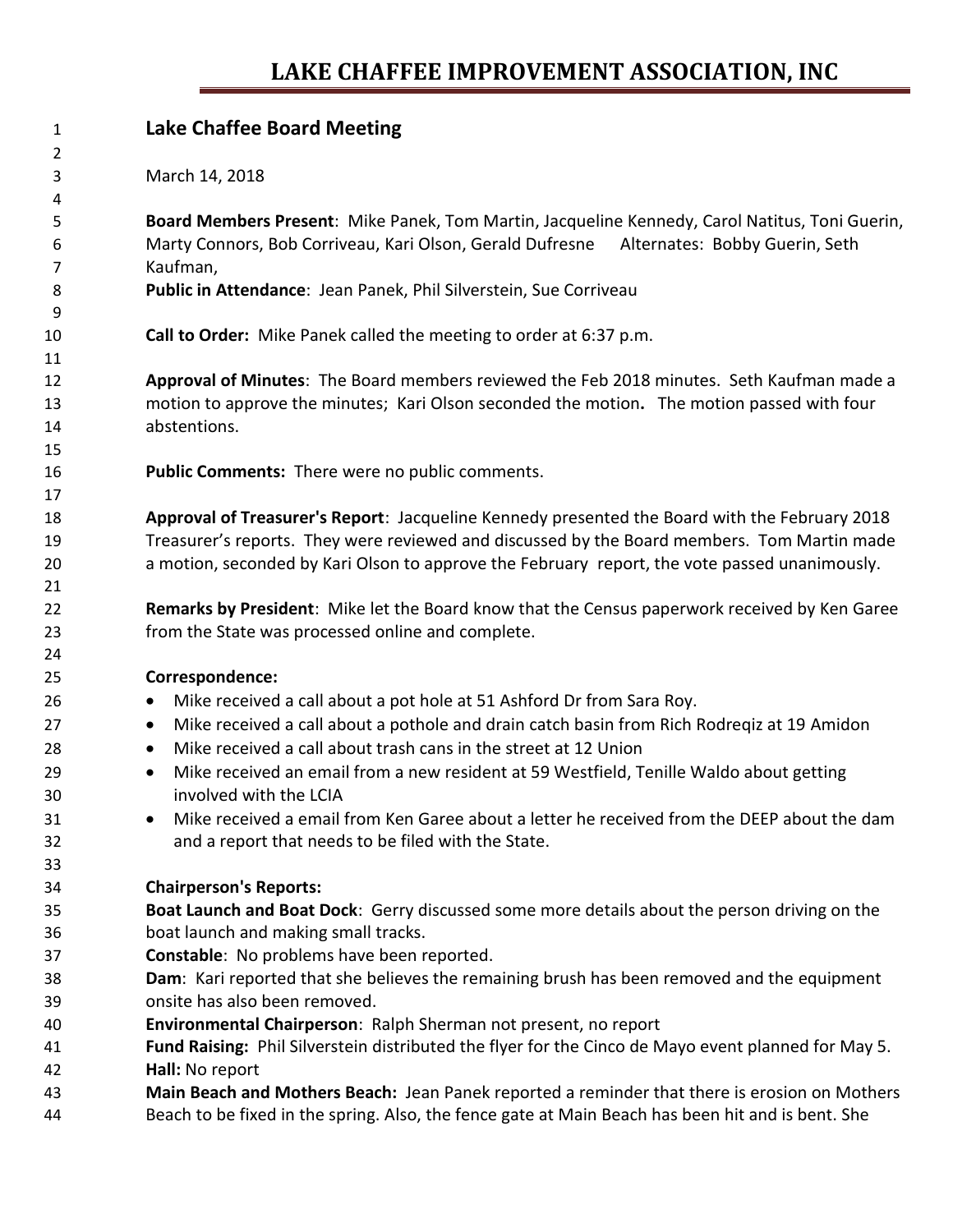### **LAKE CHAFFEE IMPROVEMENT ASSOCIATION, INC**

- stated the float at Main Beach is in the water and loose, should have someone look into securing it. She asked for the name of the porta-potty company to prepare for the summer need. **Road Chairperson:** Mike reported that he would look into the repairs brought to his attention via the correspondences he received. **Tax Collection:** Tom Martin said we collected a few back taxes this month, verified by Jacqueline. **Website:** No report **Charter Revision:** Kathy Little accepted and presented the Board with the proposed draft changes to the Charter from the CRC. Those changes were discussed and motion was made by Seth Kaufman to change the word "in" for "for" in Section 8 in the sentence "The maximum tax the Lake Chaffee Improvement Association can impose on its members shall be \$200 "for" the tax year following adoption.", seconded by Toni Guerin, unanimous approval. After CRC approval of the change, Bob Corriveau made a motion to schedule a Public Hearing on April 4, 2018 at 6:30pm at the LCIA Hall, seconded by Toni Guerin. Approved. **Old Business**: None **New Business**: Bob had said many Realtors were advertising Land with the ability to put campers on them and Tom conformed that that had happened in the past. **Adjournment:** Tom made a motion to adjourn, seconded by Kari Olson. The meeting adjourned at
- 7:45 pm.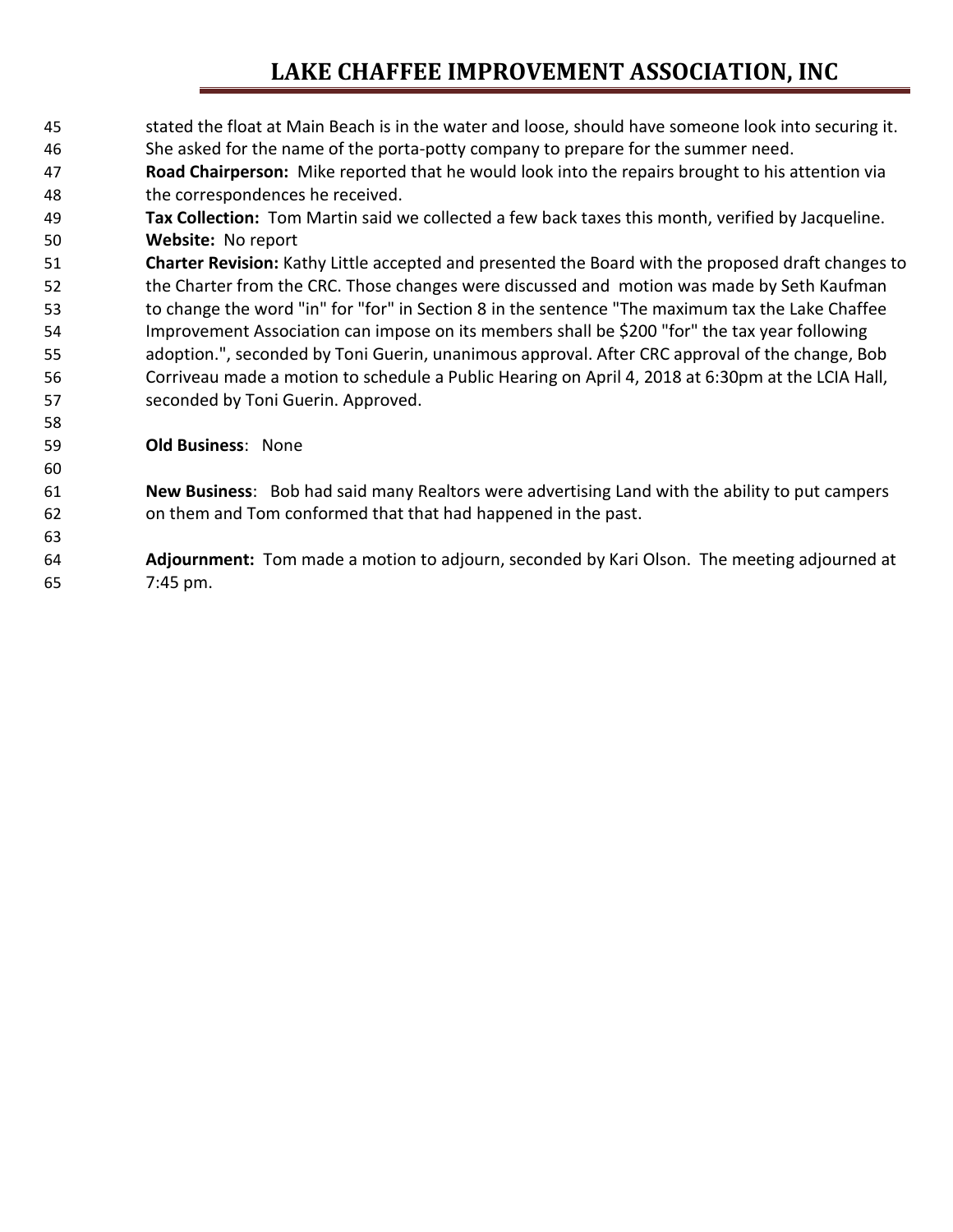#### Run Date: 03/14/2018 18:36

# **L.C.I.A Treasurer's Report** February 2018

|                                              | <b>Budget</b> |               |                      |                                 |                    | <b>Prior Years</b> |  |
|----------------------------------------------|---------------|---------------|----------------------|---------------------------------|--------------------|--------------------|--|
|                                              | 2017-2018     |               | <b>February 2018</b> | <b>Year to Date</b>             | 2016-2017          | 2015-2016          |  |
| <b>INCOME</b>                                |               |               |                      |                                 |                    |                    |  |
| Taxes                                        | \$30,500.00   | \$844.13      |                      | \$21,933.47                     | \$23,982.37        | \$26,125.00        |  |
| Past Tax + Interest + Fees                   | \$5,000.00    |               | \$621.13             | \$4,141.29                      | \$6,445.41         | \$3,669.51         |  |
| Donations                                    | \$0.00        |               | \$3.12               | \$4,921.96                      | \$5,954.52         | \$4,460.92         |  |
| Rent                                         | \$0.00        |               | \$0.00               | \$0.00                          | \$175.00           | \$150.00           |  |
| <b>Fund Raise</b>                            | \$500.00      |               | \$0.00               | \$650.00                        | \$160.00           | \$167.50           |  |
| Website + Newsletter                         | \$150.00      |               | \$0.00               | \$0.00                          | \$0.00             | \$0.00             |  |
| Int. + Other LCIA Accnts                     | \$10.00       |               | \$1.77               | \$9.12                          | \$12.23            | \$10.57            |  |
| Other                                        | \$0.00        |               | \$0.00               | \$7,843.92                      | \$100.00           | \$0.00             |  |
| From Other LCIA Accounts                     | \$0.00        | \$0.00        |                      | \$0.00                          | \$0.00             | \$0.00             |  |
| <b>Totals</b>                                | \$36,160.00   |               | \$1,470.15           | \$39,499.76                     | \$36,829.53        | \$34,583.50        |  |
| <b>EXPENSE</b>                               |               |               |                      |                                 |                    |                    |  |
| Hall Bldg Maint. + Septic                    | \$700.00      | \$0.00        |                      | \$330.00                        | \$0.00             | \$1,979.00         |  |
| Hall Utilities (Elec + Heat)                 | \$1,400.00    |               | \$282.95             | \$1,282.23                      | \$1,082.81         | \$1,356.00         |  |
| Office Expense                               | \$450.00      |               | \$0.00               | \$0.00                          | \$197.74           | \$270.78           |  |
| Mail + Postage                               | \$550.00      |               | \$0.00               | \$0.00                          | \$351.44           | \$348.10           |  |
| Road Repair+Pave+Brush                       | \$7,000.00    | \$0.00        |                      | \$1,752.65                      | \$2,105.15         | \$6,445.70         |  |
| Road Snow Plow + Sand                        | \$15,000.00   |               | \$0.00               | \$6,375.00                      | \$12,837.50        | \$11,212.50        |  |
| Insurance                                    | \$9,400.00    | \$0.00        |                      | \$6,130.20                      | \$9,392.20         | \$9,330.20         |  |
| Legal Costs + Fees                           | \$750.00      |               | \$0.00               | \$0.00                          | \$0.00             | \$352.00           |  |
| Beach Maint. + Recrea'n                      | \$2,500.00    | \$0.00        |                      | \$436.57                        | \$4,582.95         | \$2,443.93         |  |
| Landscaping                                  | \$1,400.00    | \$0.00        |                      | \$500.00                        | \$0.00             | \$0.00             |  |
| Lake Maint. + Water                          | \$400.00      | \$0.00        |                      | \$3,205.00                      | \$490.00           | \$210.00           |  |
| To Other LCIA Accnts                         | \$500.00      | \$0.00        |                      | \$0.00                          | \$500.00           | \$500.00           |  |
| Website + Newsletter                         | \$600.00      | \$0.00        |                      | \$115.01                        | \$0.00             | \$0.00             |  |
| Other Contingency                            | \$200.00      | \$0.00        |                      | \$0.00                          | \$35.00            | \$57.14            |  |
| Miscellaneous Expense                        | \$0.00        | \$0.00        |                      | \$225.00                        | \$0.00             | \$0.00             |  |
| Anticipated Shortfall                        | \$5,200.00    |               | \$0.00               | \$0.00                          | \$0.00             | \$0.00             |  |
| <b>Totals</b>                                | \$46,050.00   |               | \$282.95             | \$20,351.66                     | \$31,574.79        | \$34,505.35        |  |
| <b>General Fund Balance</b>                  |               |               |                      | <b>Other Accounts</b>           |                    |                    |  |
| August 1 <sup>st</sup> 2017 Starting Balance |               | \$19,347.12   |                      | <b>Special Checking Account</b> | <b>Special Use</b> | \$1,767.36         |  |
| <b>Total Year Income</b>                     |               | \$39,499.76   |                      | <b>LCIA Savings Account</b>     | Misc.              | \$9,923.34         |  |
| <b>Total Year Expense</b>                    |               | (\$20,351.66) |                      | <b>Lake Savings Account</b>     | Lake & Dam         | \$9,515.59         |  |
| <b>Balance (thru 2/28/2018)</b>              |               | \$38,495.22   |                      |                                 | <b>Total</b>       | \$21,206.29        |  |